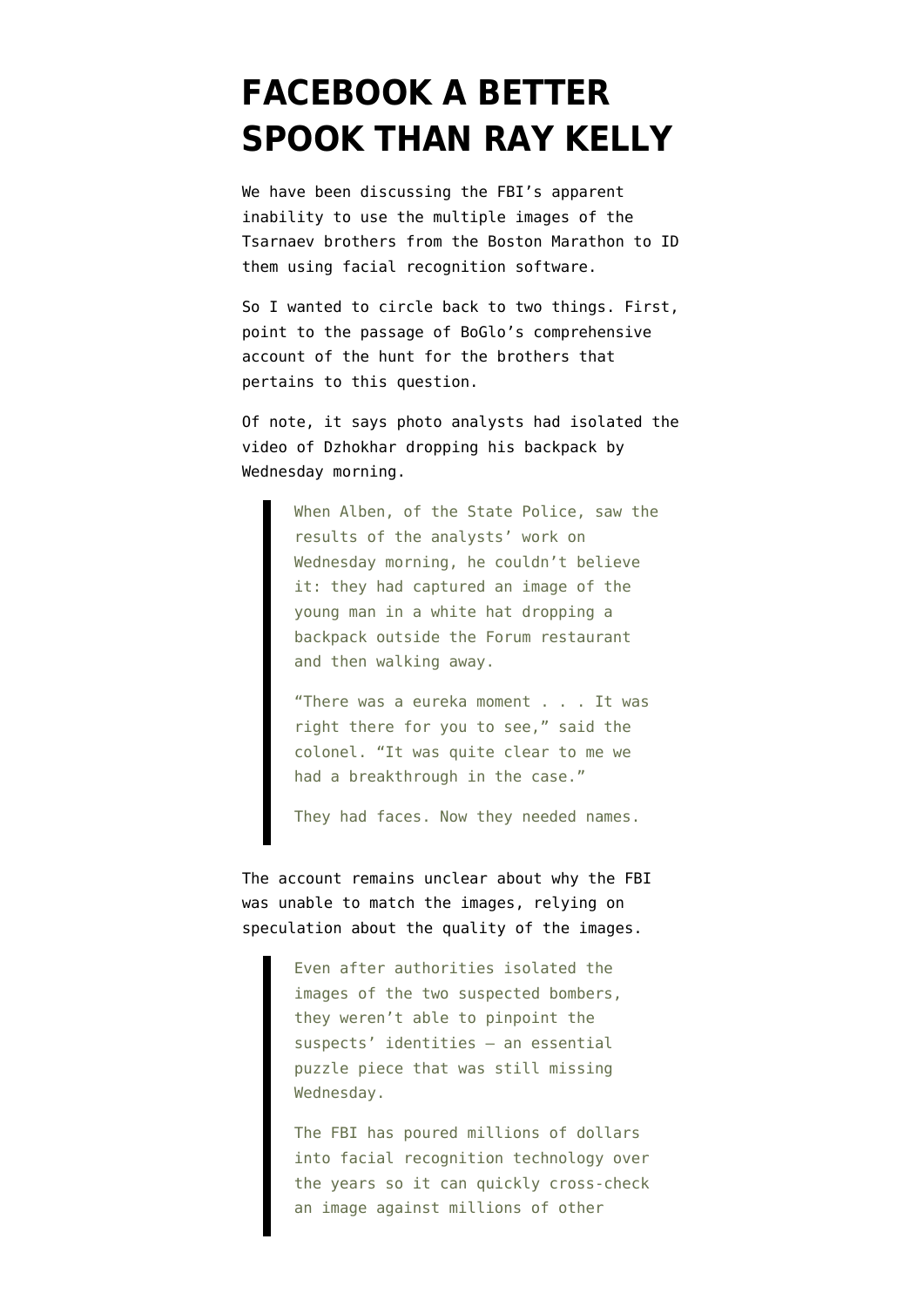pictures in government databases.

In this case, both brothers were already in existing government databases, including the Massachusetts Registry of Motor Vehicles and federal immigration records. They were legal immigrants from the former Soviet republic of Kyrgyzstan, in theory allowing the FBI to find their names.

But it's not clear which databases the FBI checked. And it may not have mattered. The pictures, taken from surveillance cameras above street level, were likely far too grainy when zoomed in on the brothers' faces. And the older brother was wearing sunglasses, making their task even harder.

In addition, unlike in a traditional mug shot, the camera wasn't looking at their faces head-on.

Investigators worked feverishly Wednesday trying to identify the men, searching other photos and video, trying to find high-definition images.

"We still needed more clarity," said Alben, of the State Police. "As good as the videos were, we needed more clarity."

And in the middle of this account, BoGlo suggests that briefing Deval Patrick about being able to ID the face of the suspect led directly to the mistaken press reports — based on solid sources, the outlets insisted at the time — that authorities were ready to arrest a suspect.

> Colonel Alben, the State Police chief, briefed Patrick on Wednesday about the key piece of video showing Dzhokhar abandoning his backpack. Alben described the clip and showed the governor photographs culled from the footage, information that Patrick called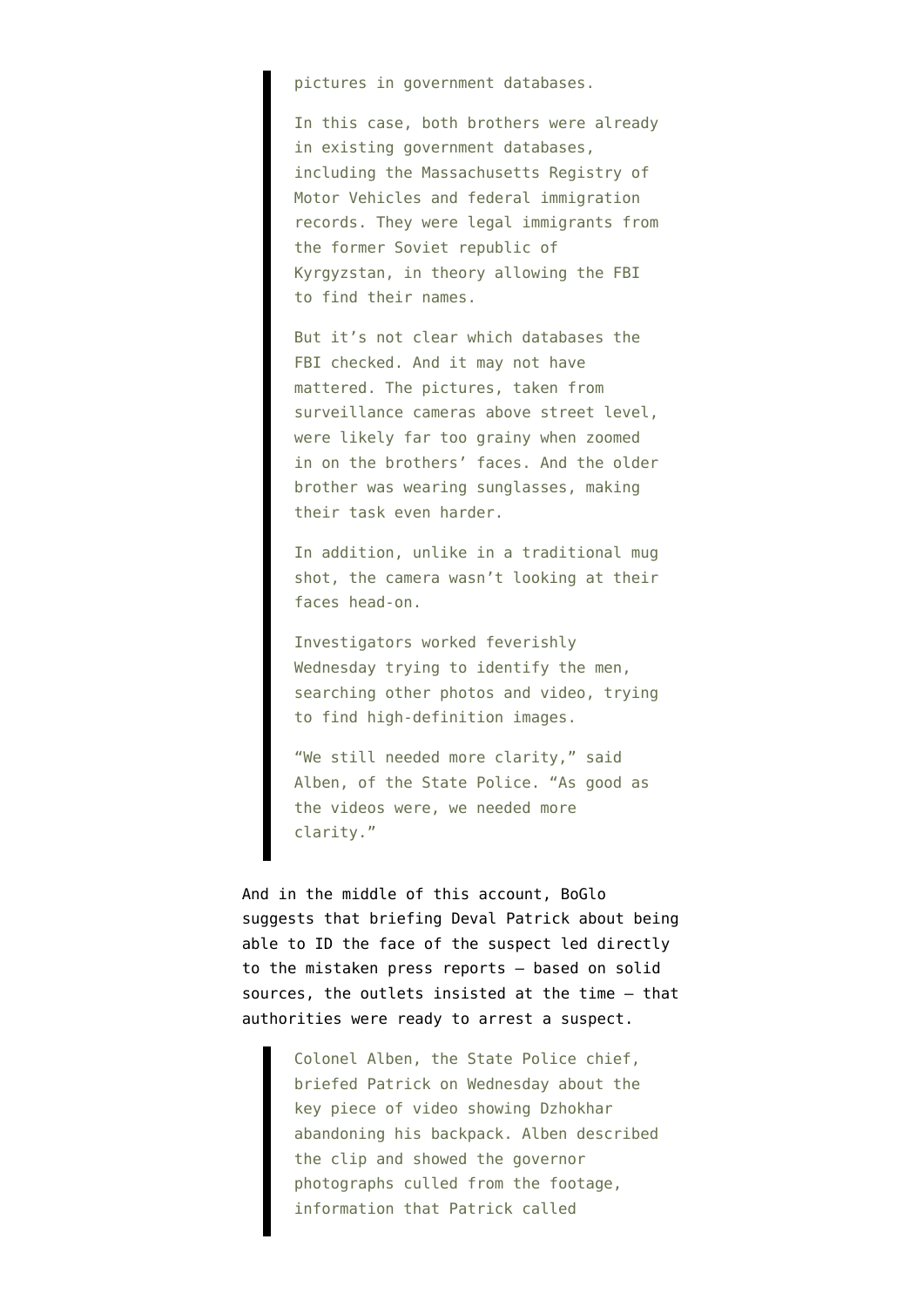"chilling."

"We have a break," Patrick remembers him saying. "We think we have a face."

If further proof was needed that the city was on edge, the anxiety soon spilled over into view. By 1 p.m., news reports began surfacing that a suspect had been not only identified but arrested, and was headed to the federal courthouse.

I'm still not satisfied with this explanation (and do hope Congress does some hearings on why facial recognition software failed to fulfill its promise, if in fact it did). But it does seem to suggest the FBI had solid images of the brothers for 18 hours before they released them to the public (a decision made by the FBI, the BoGlo reports) and set off the manhunt that shut down the city.

Also, remember our questions about Ray Kelly's boast of having pictures of the Dzhokhar in Times Square, as the law enforcement community tried to use a half-baked plan to escape to New York and set off pressure cooker bombs in Times Square?

It appears from the coverage that the pictures derived not from NYC's ring of steel, but from the picture Dzhokhar put on Vkontakte. CBS [national makes that explicit](http://www.cbsnews.com/8301-201_162-57581554/boston-bombings-suspect-dzhokhar-tsarnaev-taken-from-hospital-to-prison/), and this image from CBS [local admits the picture is a personal](http://newyork.cbslocal.com/2013/04/26/boston-bombing-suspect-dzhokhar-tsarnaev-out-of-hospital/) [one.](http://newyork.cbslocal.com/2013/04/26/boston-bombing-suspect-dzhokhar-tsarnaev-out-of-hospital/)